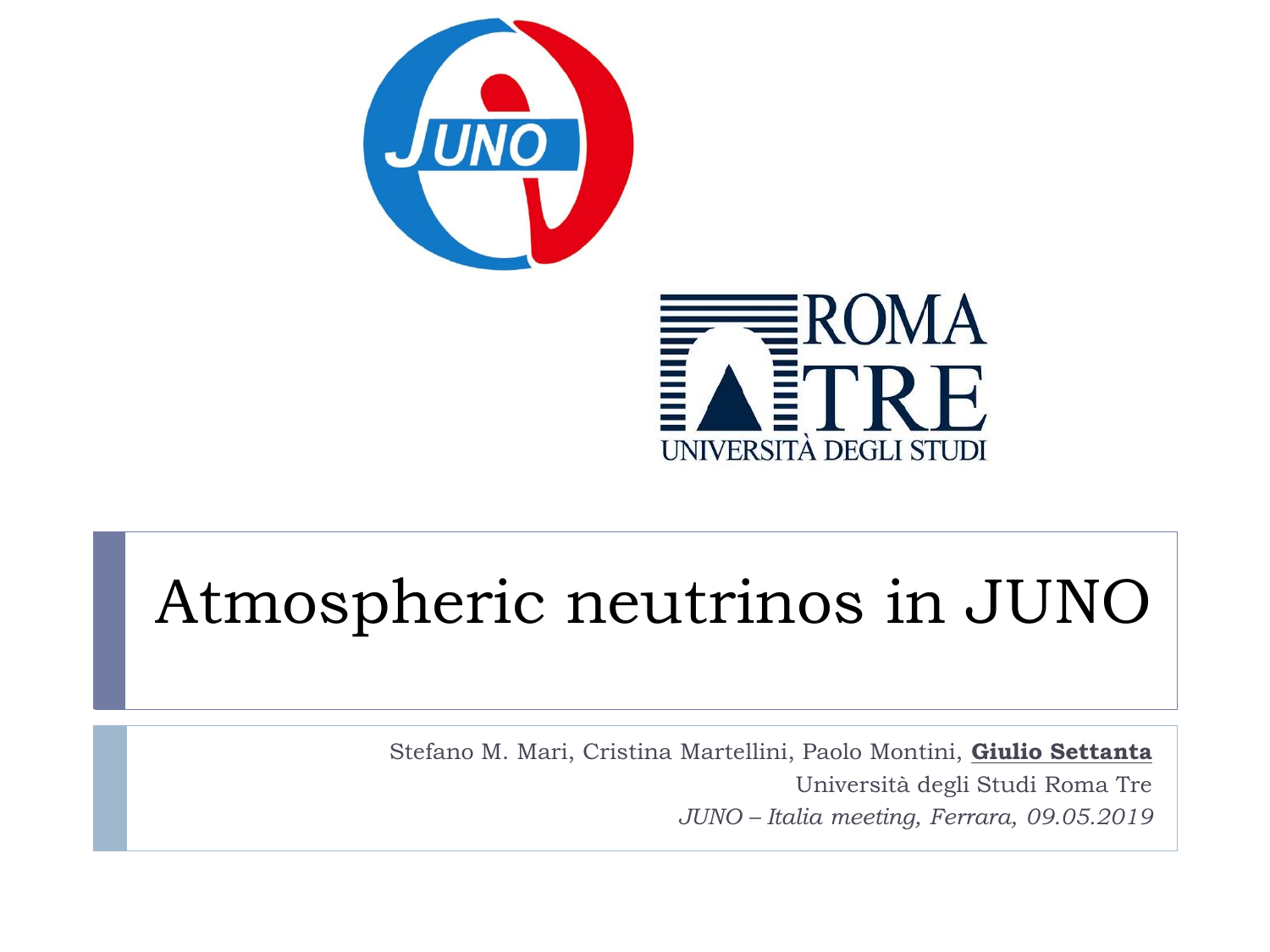### Motivations summary

#### First measurement of atm.  $v_s$  with a LS detector

Which performances?

#### ▶ Open questions:

- Spectrum in (100-1000) MeV
- Geomagnetic effect
- Seasonal variations
- Sun modulation

#### **Two main steps:**

- Flavor identification
- Spectrum unfolding

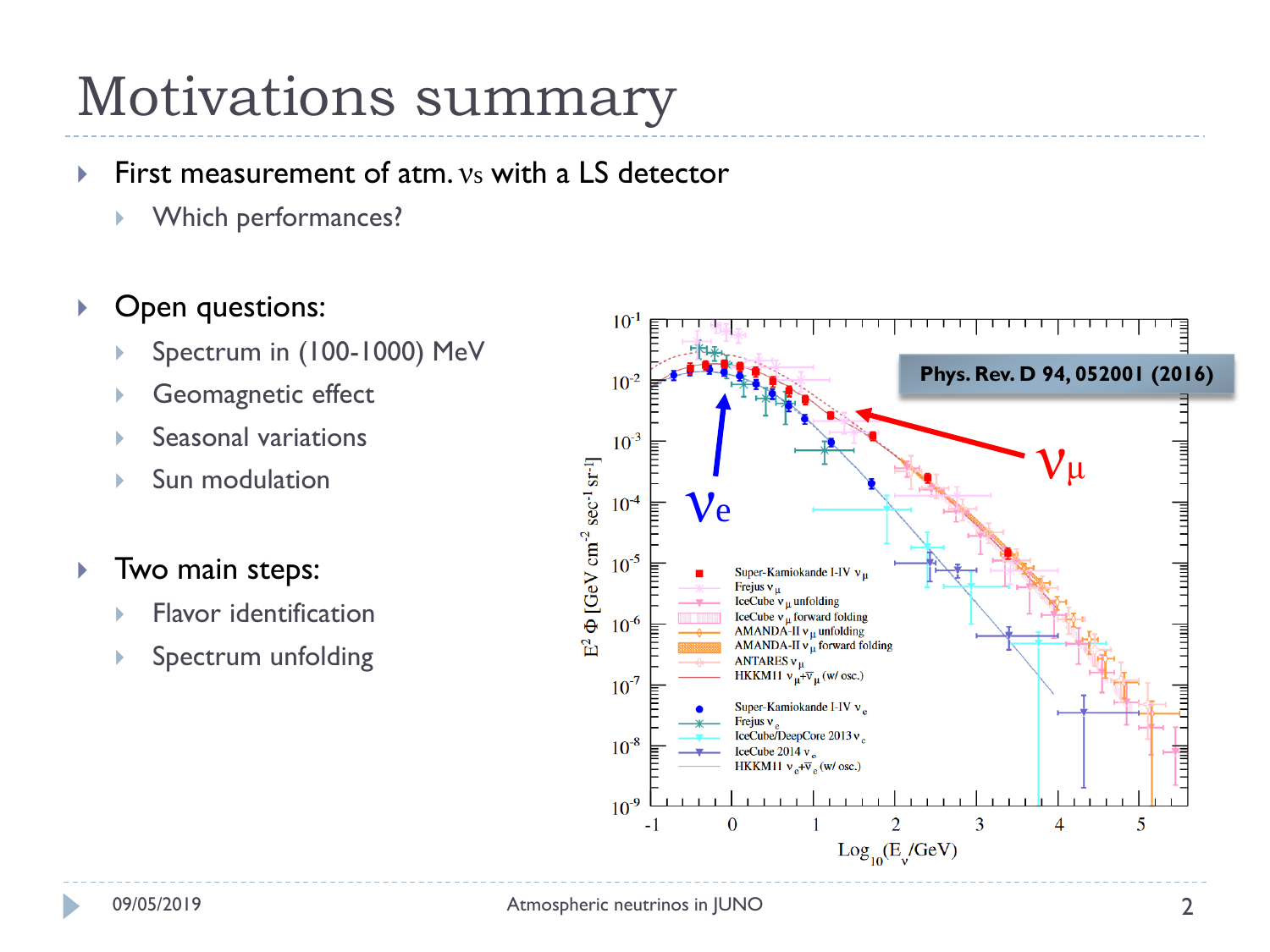- In the atm. v energy range, the dominant target are the nuclei of the scintillator  $\rightarrow$ CCQE, RES, DIS
- $\triangleright$  vs can undergo a charged current (CC) interaction, or a neutral current (NC) interaction:
	- *ν***<sub>μ</sub> CC interaction**:  $v_{\mu} + {}^{12}C / p \rightarrow \mu + X$ , event elongated in time because of  $\mu$  ability to travel long distances and its late decay;
	- **• ve CC interaction**:  $v_e + {}^{12}C / p \rightarrow e + X$ , point-like event because of the short *e* track;
	- **NC interaction:**  $v_x + {}^{12}C / p \rightarrow v_x + X$ , geometry of event depends on the particles produced.

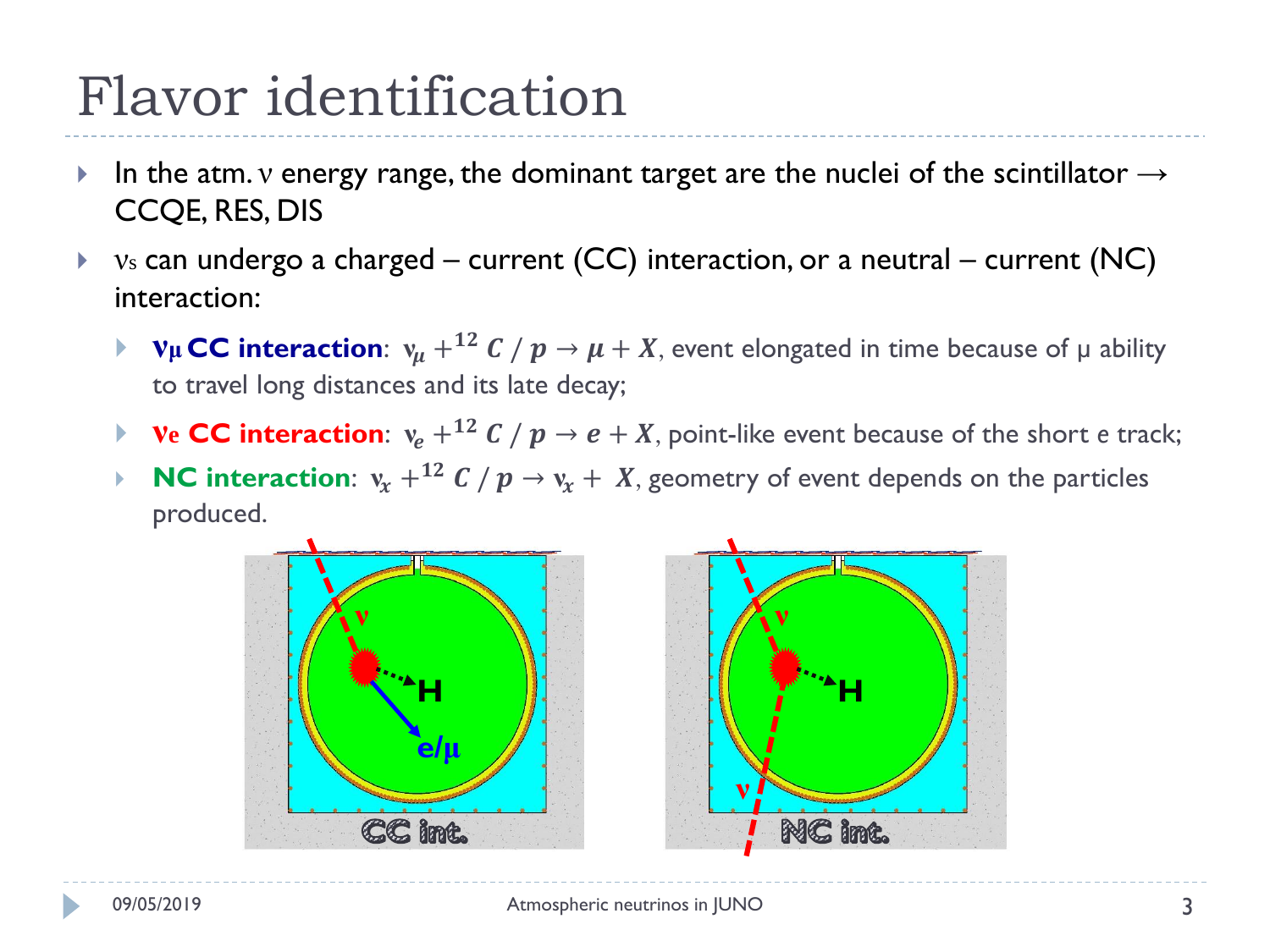- Discrimination is based on the time profile of the event
- A time residual profile is built, with respect of the event vertex, assuming all the hits come from the same point  $\rightarrow t_{res}^i=t_{hit}^i-\left(\frac{c}{n\cdot k}\right)$  $n$ ∙ $R_V^{\dot{t}}$ 
	- SPMTs hit time only is considered (small TTS)
		- $\triangleright$  true hits + artificial  $\sigma = 4$  ns Gaussian smearing to reproduce TTS conservatively
	- true V + artificial  $\sigma$  = 1 m Gaussian smearing to reproduce resolution uncertainty
- **Take the RMS of the profile**  $\rightarrow$   $\sigma$ (tres)



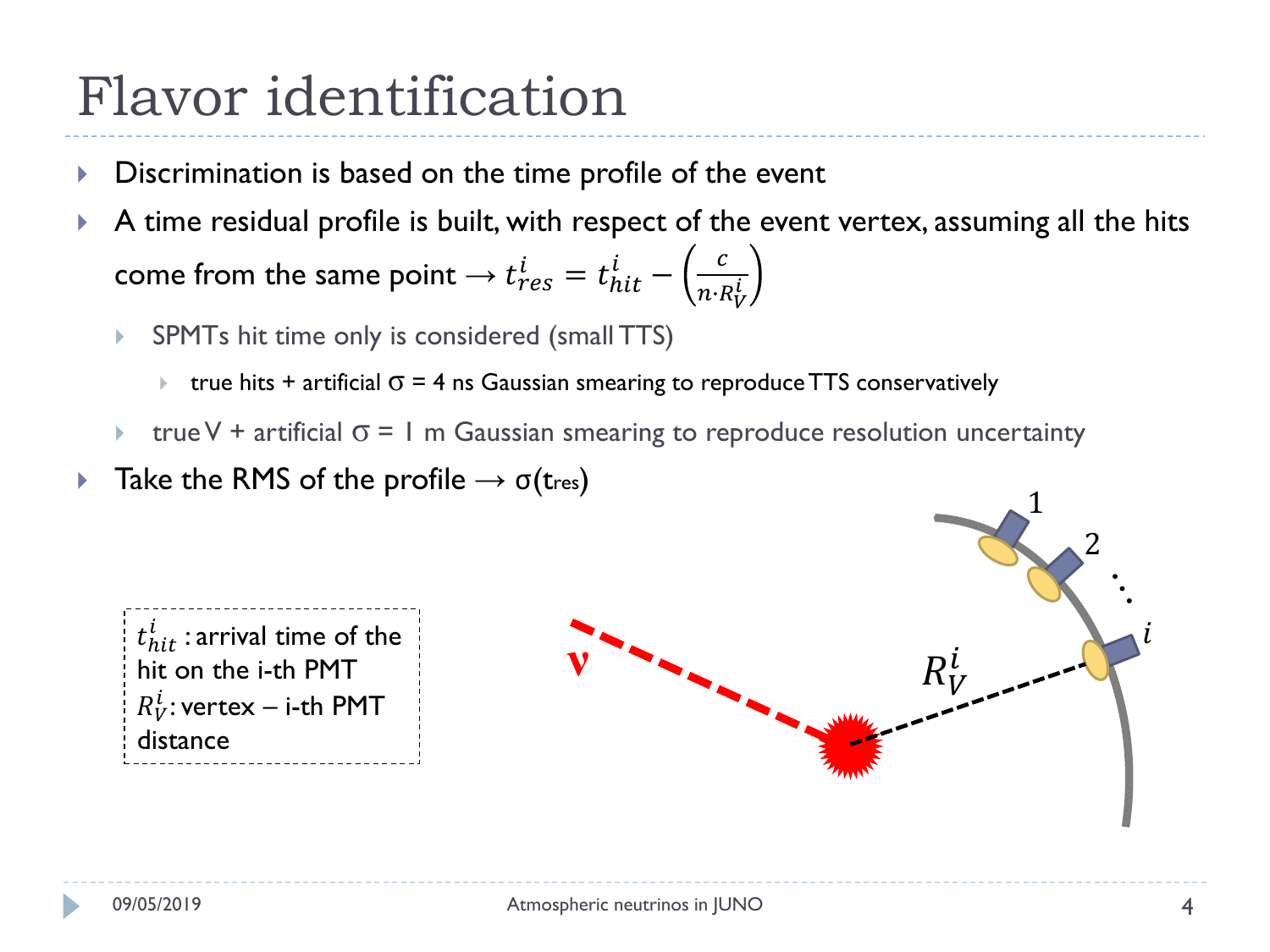### Simulation details

- Generator: GENIE V2.12.10
- ▶ Input flux: HKKM (Honda) flux for JUNO location
	- http://www.icrr.u-tokyo.ac.jp/~mhonda/nflx2014/index.html
- ▶ Target: JUNO LS
	- offline/Detector/Geometry/share/CdGeom.gdml
- ▶ Cross sections: from GENIE tables
	- hepforge.org/archive/genie/data/2.12.0/DefaultPlusMECwithNC/gxsplFNALsmall.xml
- GENIE events are then processed with JUNO software (J18v1r1-Pre1)
- $\triangleright$  100k  $ve + v_{\mu}$  events, in the 0-20 GeV energy range
- Unless specified, all plots include a fiducial volume R**smearV** < 16m cut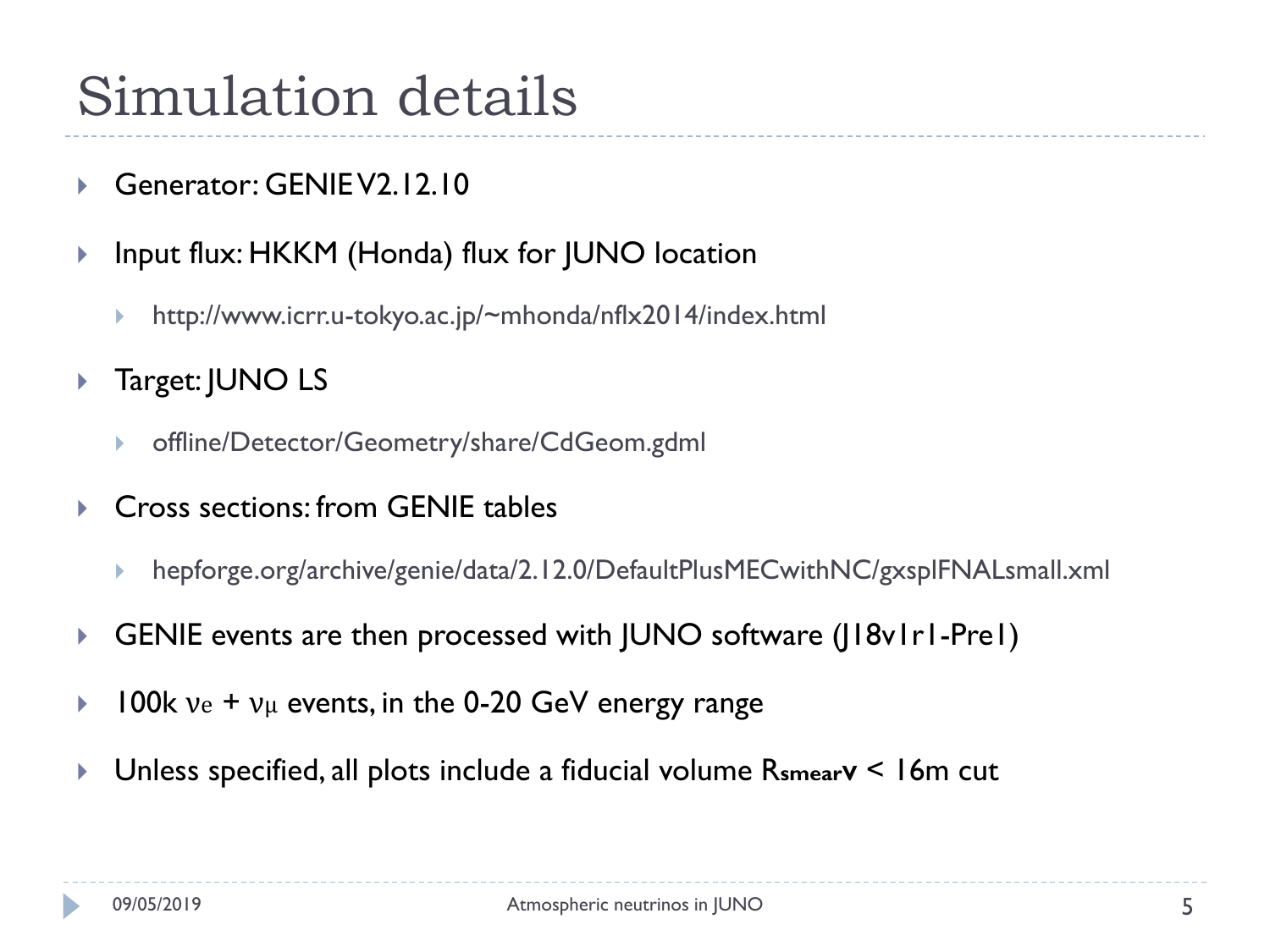### Selection criteria: recap

- **The separation method has been described in previous Coll. Meetings:** 
	- **JUNO-doc-3624**
	- **JUNO-doc-4170**
- **Figure 1** The algorithm is based of the  $\sigma$ (*tres*) variable:



- The NC component is treated statistically, as it is composed both of **ν<sup>e</sup>** and **ν<sup>μ</sup>**
- The cuts on **σ(tres)** are coupled to different cuts on NPE for **ν<sup>e</sup>** and **ν<sup>μ</sup>**
- The cut values and the performances, for **ν<sup>e</sup>** and **ν<sup>μ</sup>** are:

Cuts for **νe**: σ(tres) < 75 ns +  $log(NPELPMT) > 5.0$ **EFF:**  $\sim 30\%$  **CONT**: <  $10\%$ 

Cuts for  $V\mu$  :  $\sigma$ (tres) > 95 ns +  $log(NPELPMT) > 5.7$  $EFF : ~30\%$  **CONT**: < 10%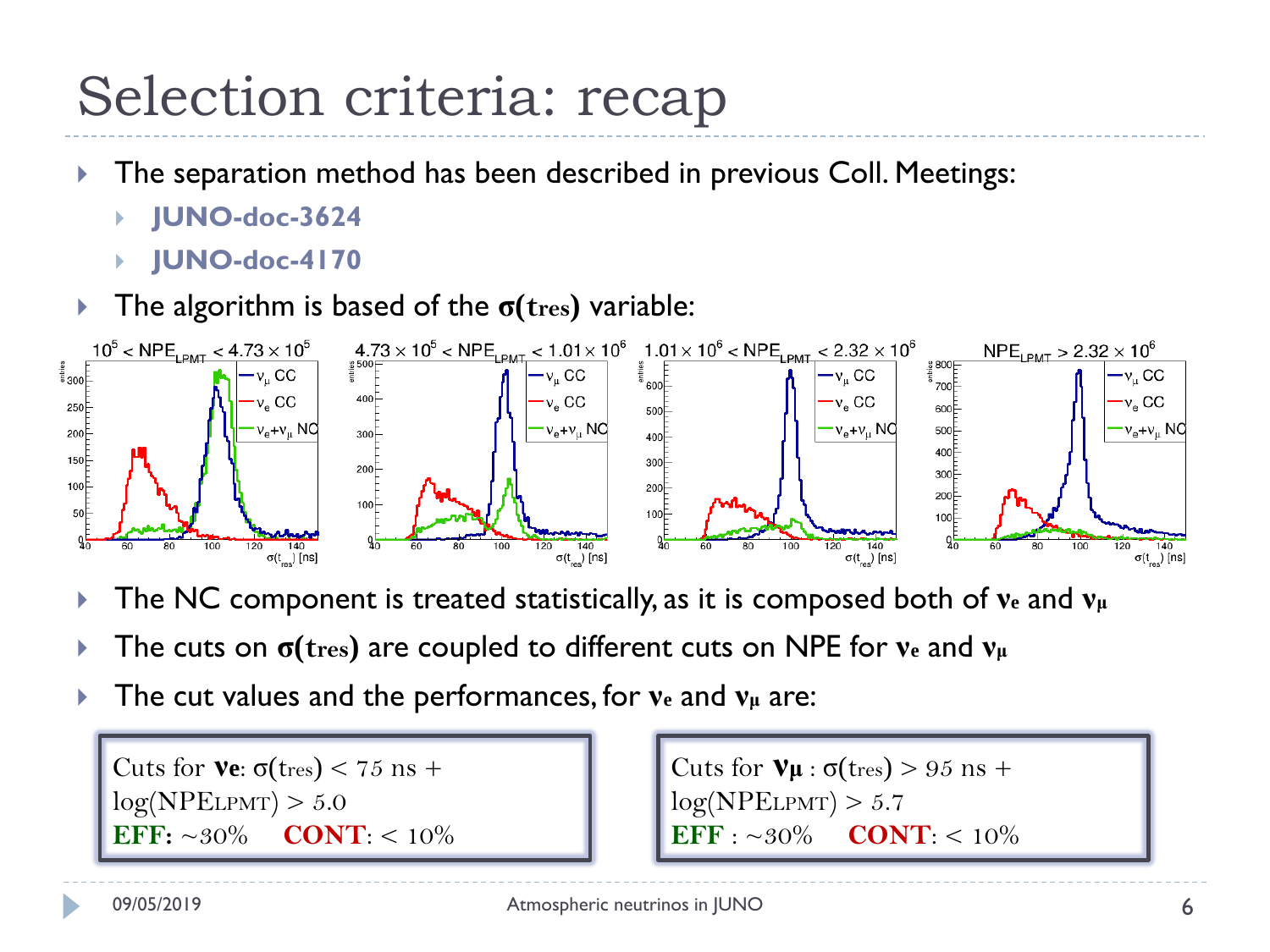# Selection efficiency

 $\blacktriangleright$  Here is reported the selection efficiencies as a function of the neutrino energy:





#### $\triangleright$  The cut flow is:

- **Injected ν flux**
- Fiducial volume cut = **RVERTEX < 16 m**
- $\triangleright$  NPELPMT cut +  $\sigma$ (tres)
	- **νe :** NPELPMT **>** 10<sup>5</sup>
	- *Vµ* : NPELPMT >  $5 x 10^5$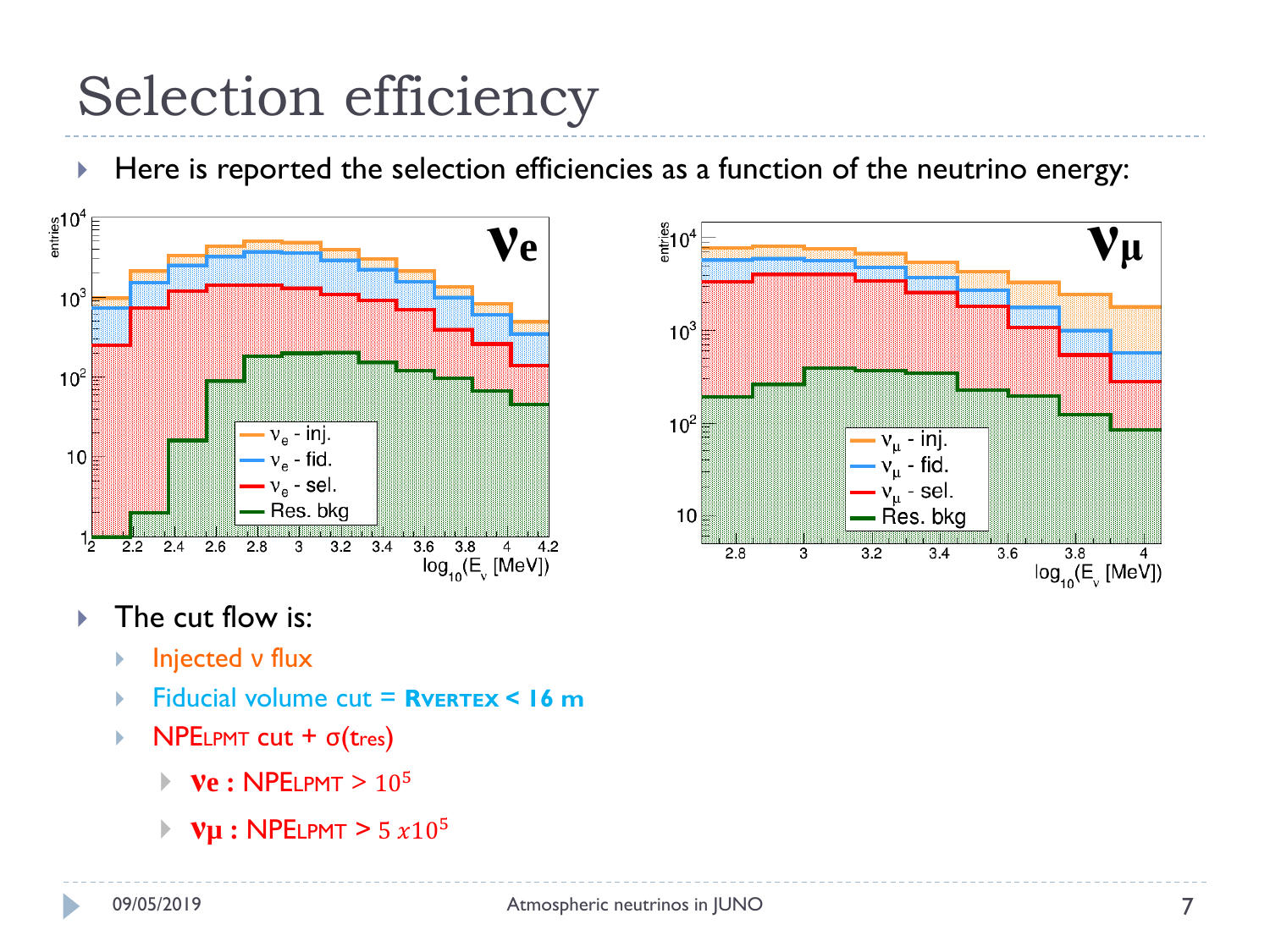### Spectrum unfolding

- The unfolding procedure has been described in **JUNO-doc-4170**
	- The relationship between the M observables and the N unfolded spectrum:

$$
M_j = \sum_i L_{ji} N_i
$$

where *L* is the detector response matrix *(Likelihood)*:



**The inverse relationship allows to infer the neutrino energy spectrum from the** detector observable distribution

*U* is built by means of the Bayes Theorem

$$
N_i = \sum_j U_{ij} M_j
$$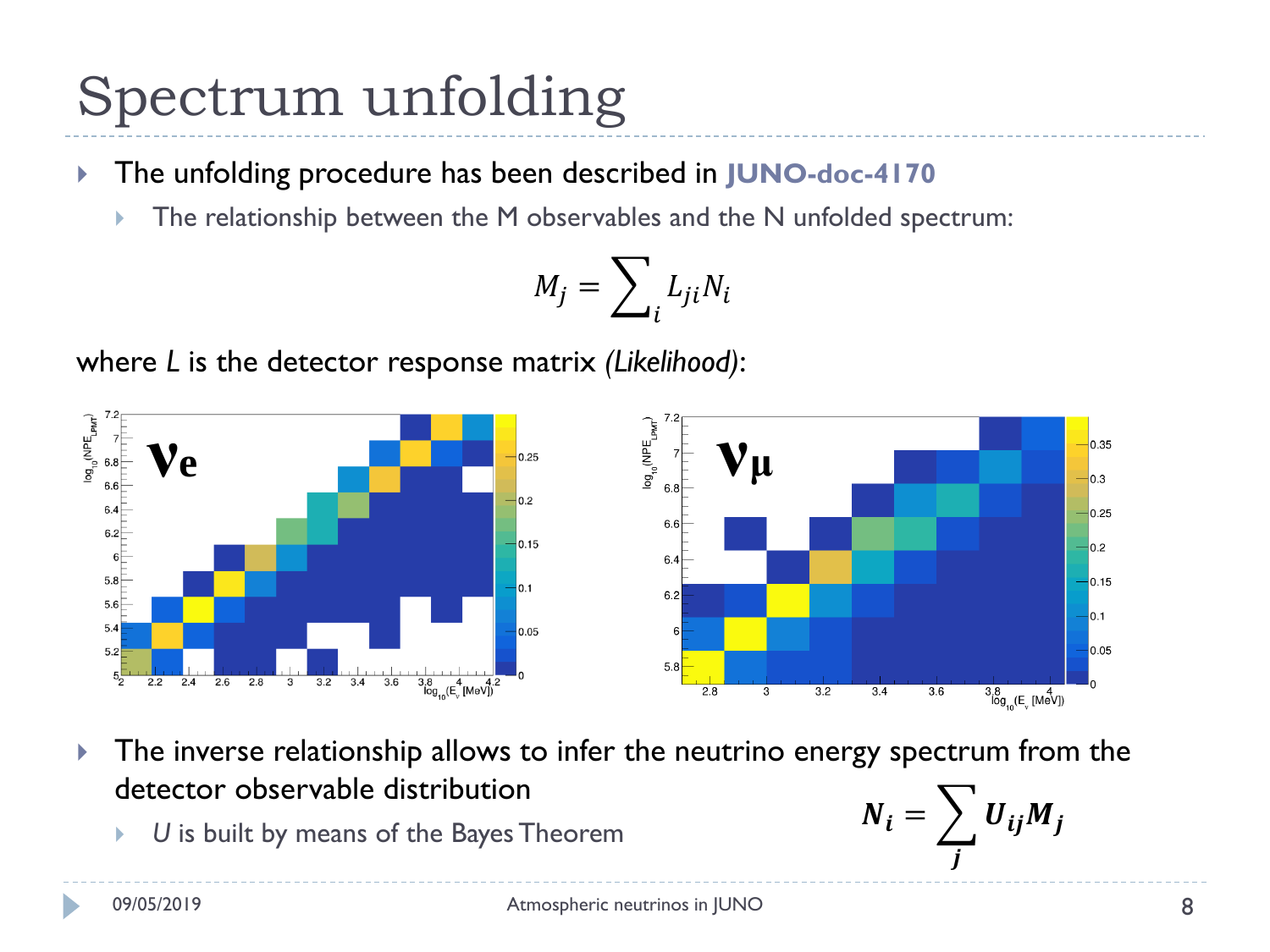# Spectrum unfolding

We used an independent 10k neutrino sample to test the method



- Uncertainties in the unfolded spectrum include both the contribution from the probabilities and from statistics; the contribution from the model and from cuts is still under evaluation
- A dedicated study of the edge bins, as requested by the Bayesian unfolding, is undergoing
- The treatment of the residual contamination is still under study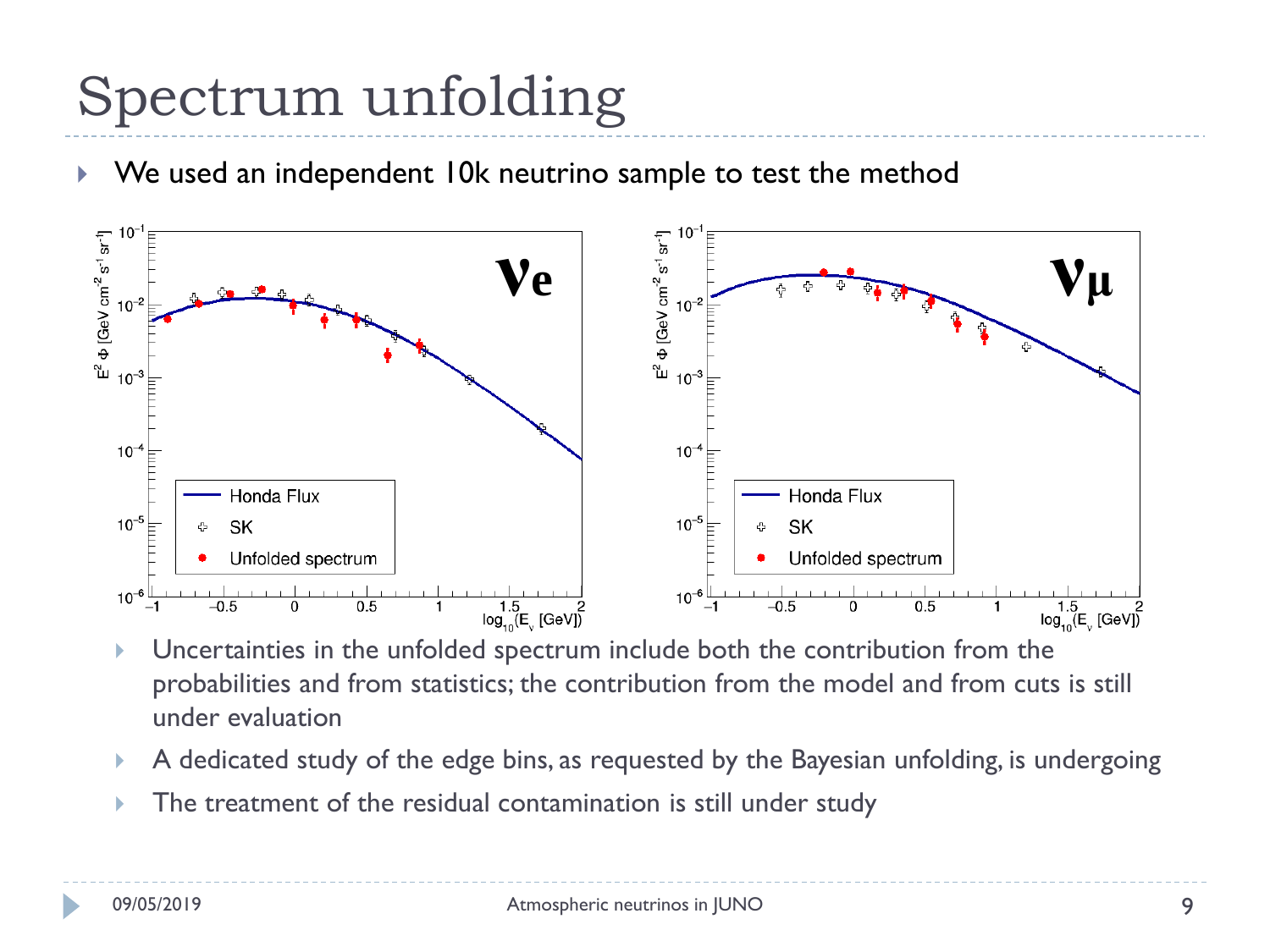#### Cosmic Muon background

- ▶ Cosmic muons: strategy is based on water veto, but flux is much higher
- $\blacktriangleright$  High energy through going muons are easy to tag
- **Low energy muons stopping inside the CD are more challenging**
- ▶ Approach: find correlation between WP and CD PMTs
	- Hits are clustered around muon entry point

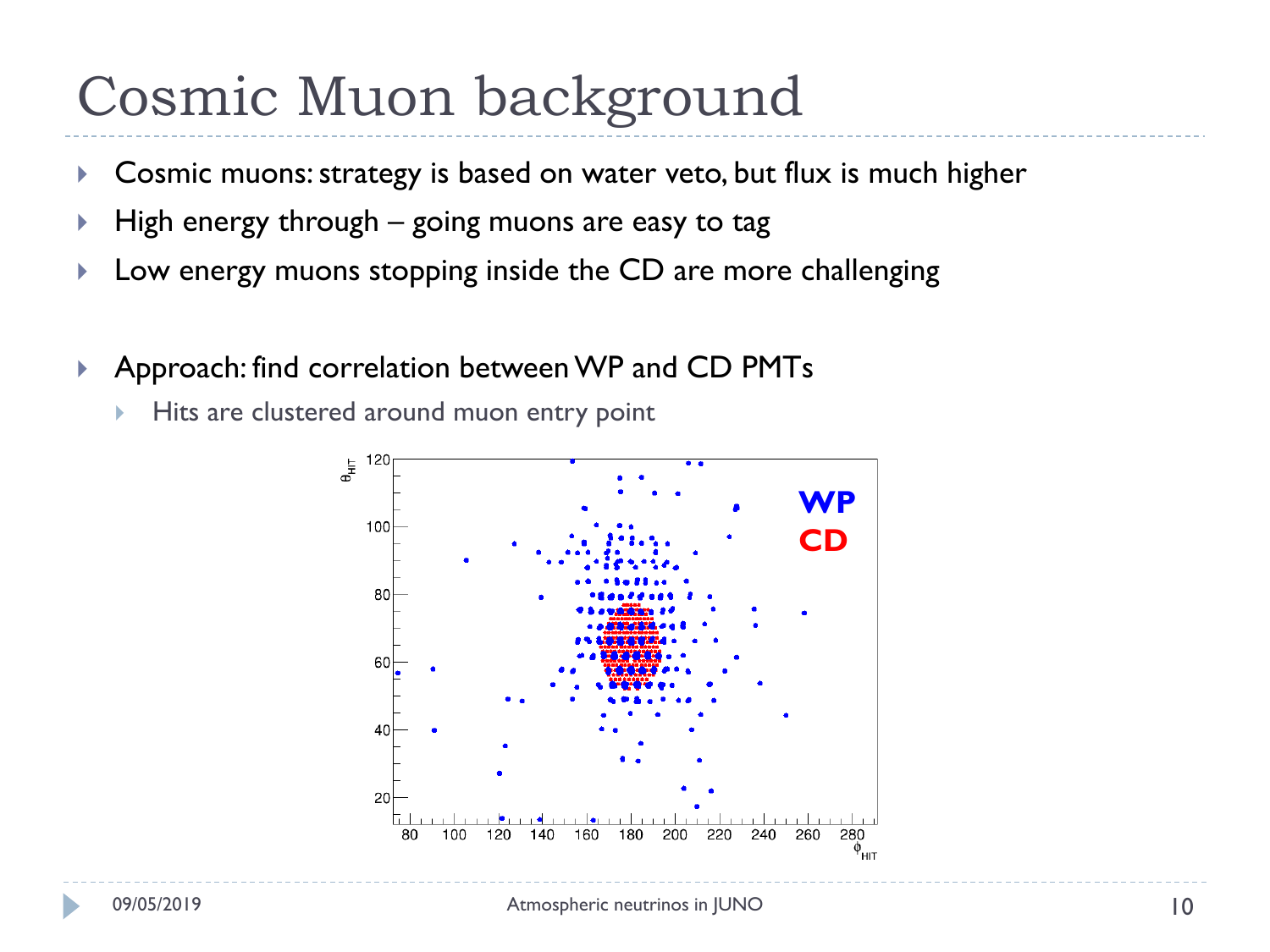### Cosmic Muon background

▶ Water pool and central detector (first 50 ns) images

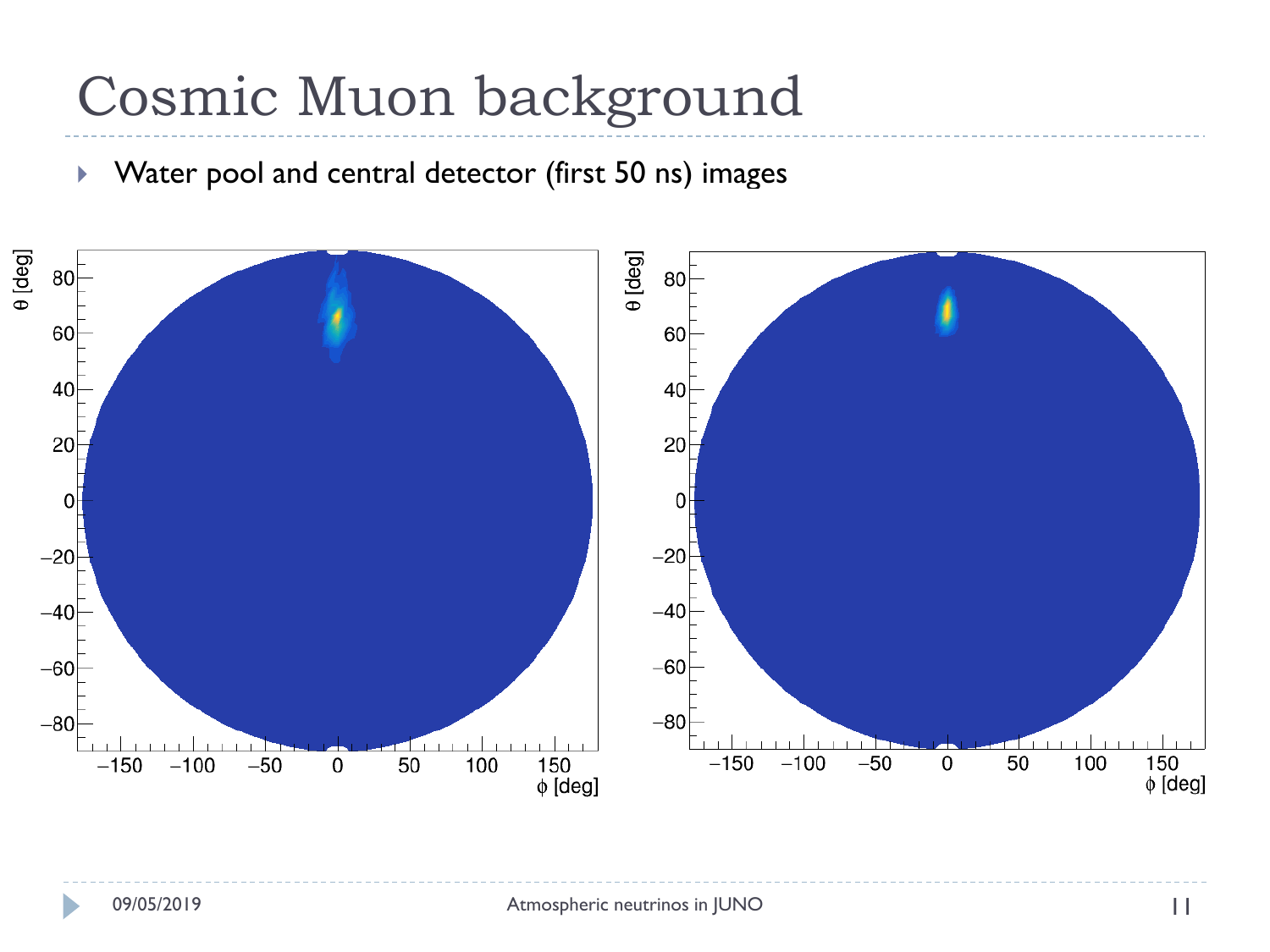### Work in progress

- $\triangleright$  The analysis on the atm. neutrino energy spectrum is on finalization
- Good discrimination power between  $ve$  and  $v<sub>\mu</sub>$  flavor
- I JUNO has the potential to measure the spectrum in the same energy region of SK

**Further steps:**

- $\blacktriangleright$  Refine the evaluation of the uncertainties
	- new MC production to reduce prob. contribution
- $\triangleright$  Finalize the cosmic muons rejection algorithm
- **Include oscillation effects**
- ▶ Temporal benchmark: JUNO coll. meeting in July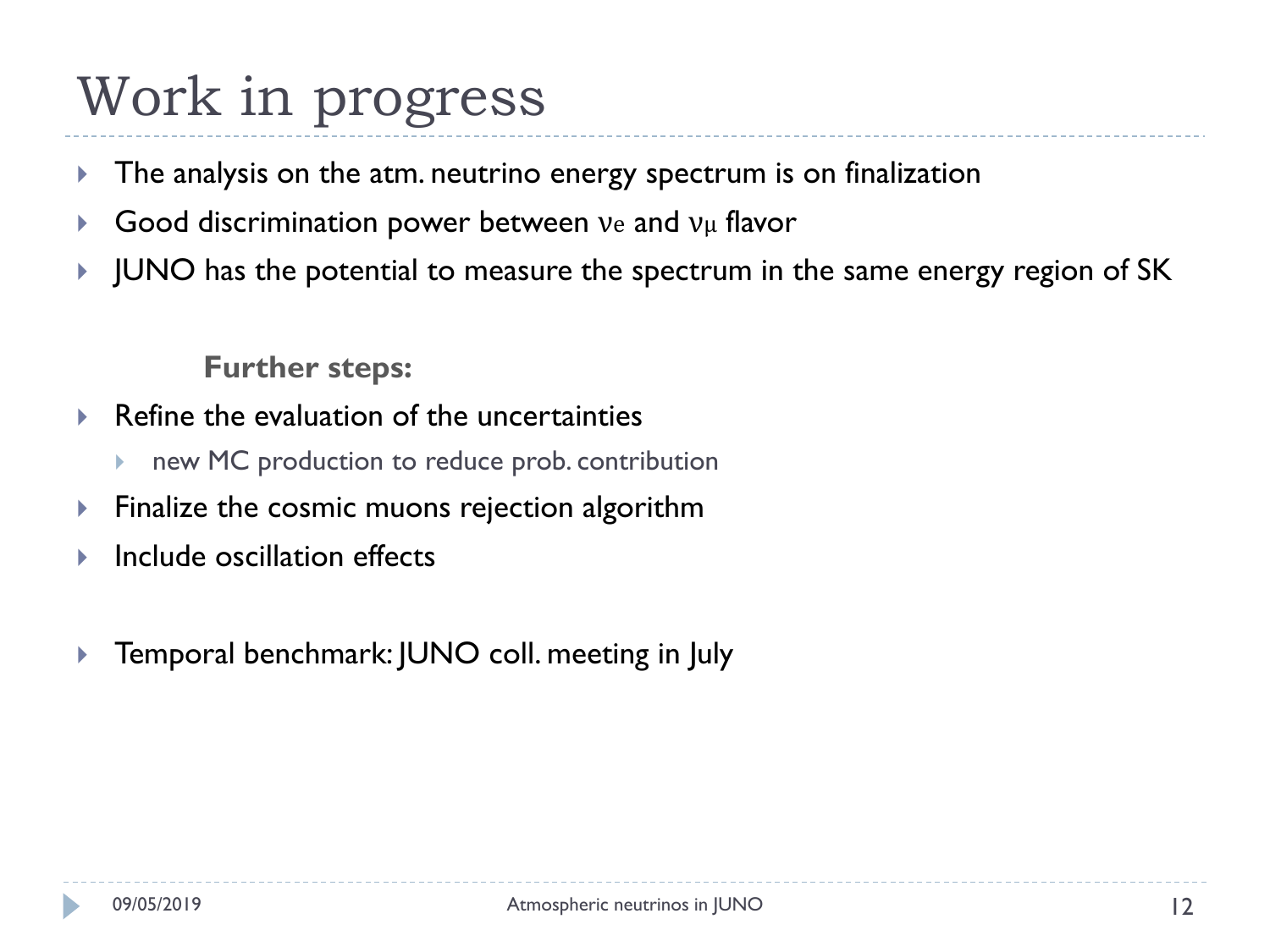# Thank you for your attention!

D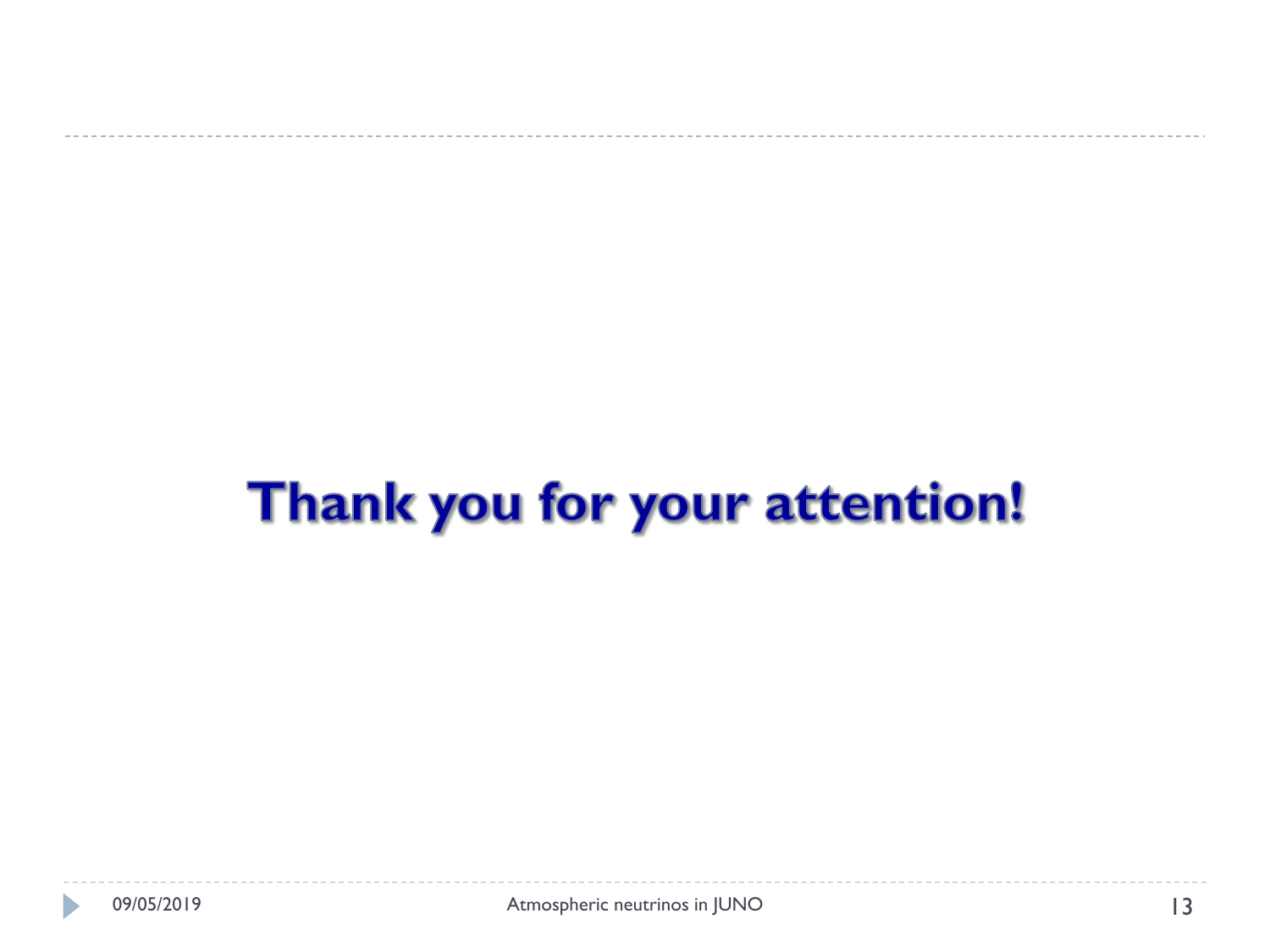# Extra slides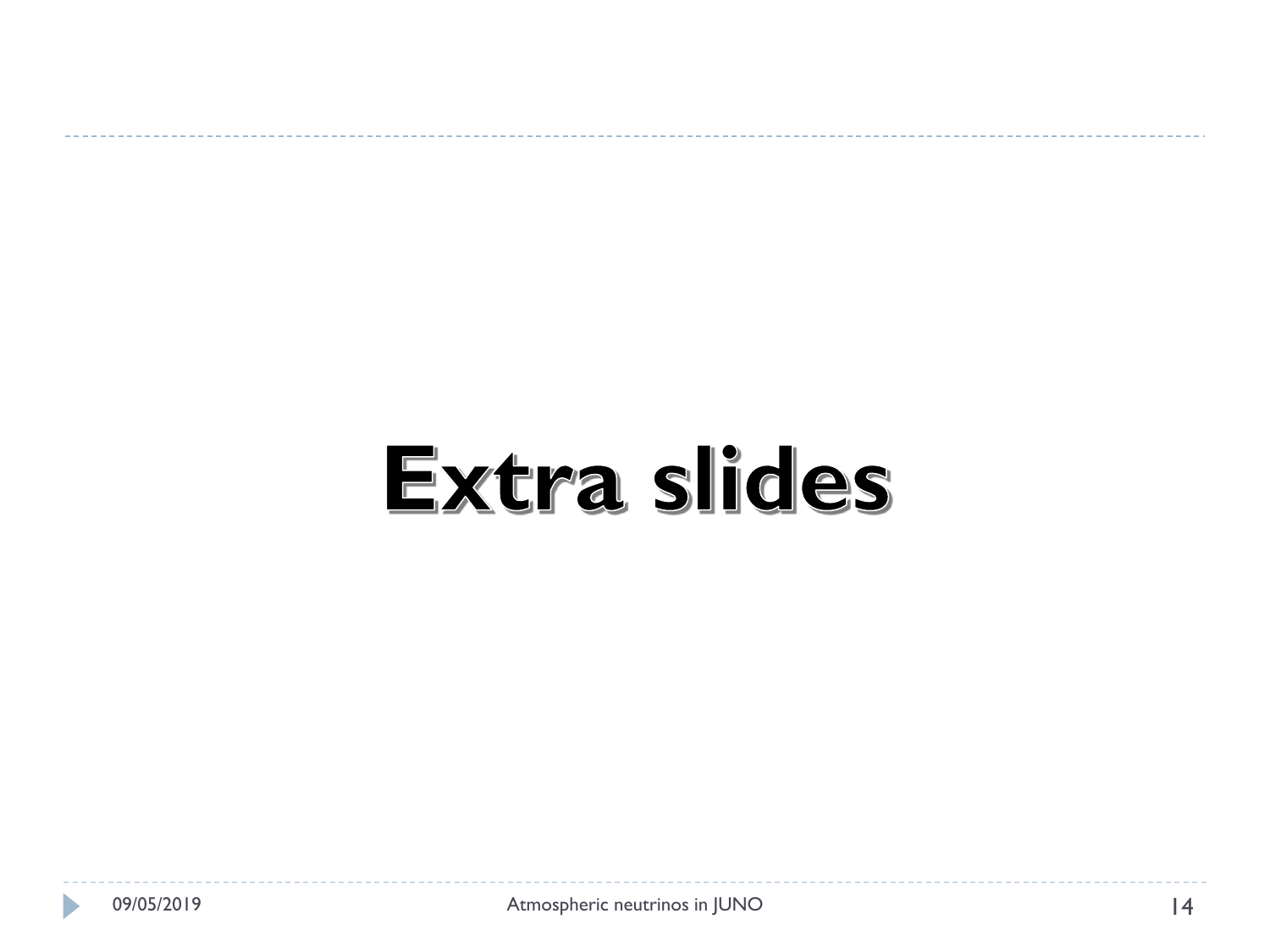### Pure leptons

#### $\triangleright$  Distribution of  $\sigma$ (tres) for pure leptons at I GeV

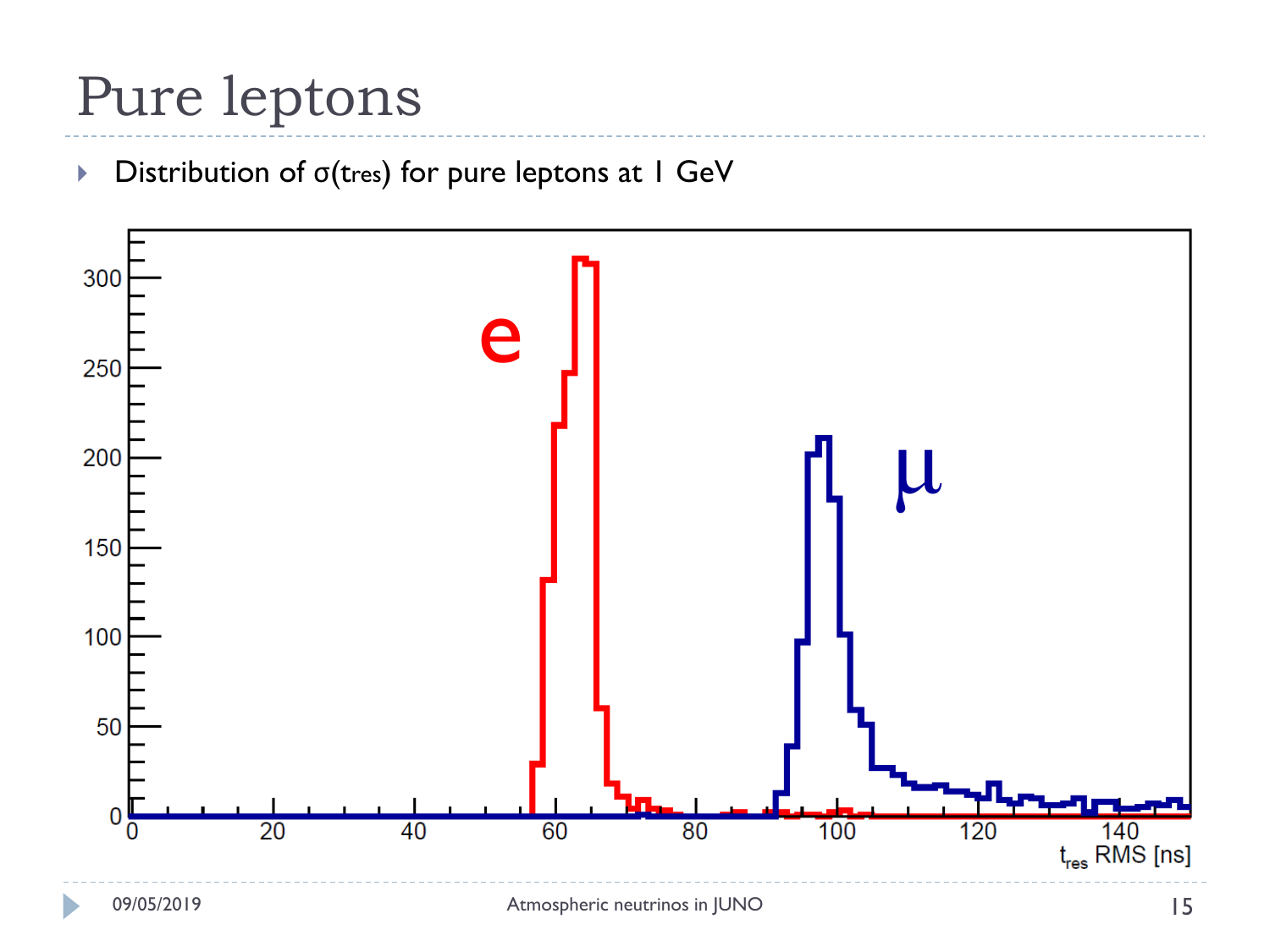### Hadrons simulation

**Distribution of**  $\sigma$ **(tres) for hadrons, to understand their effect in v interactions** 

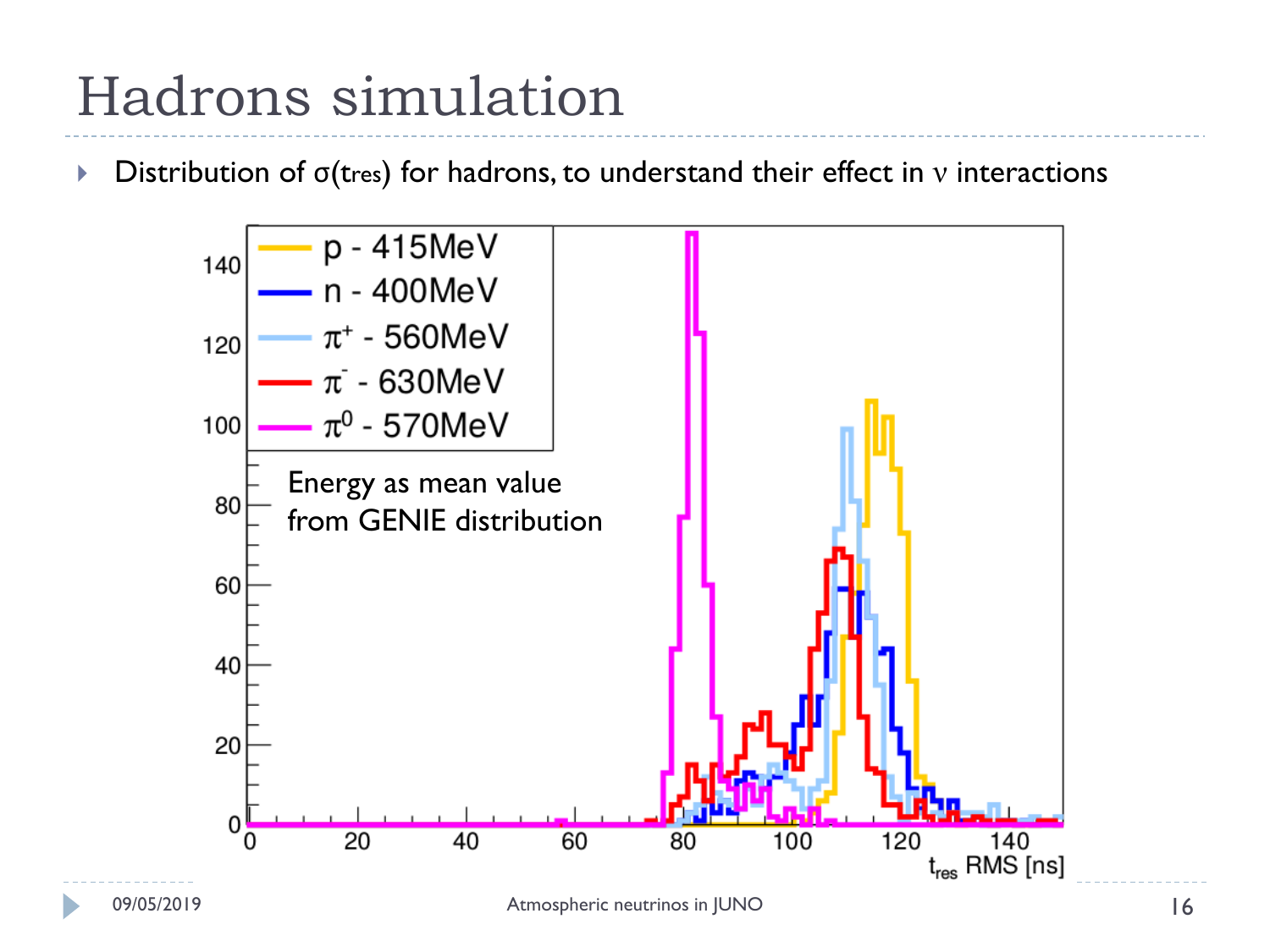$\triangleright$   $\sigma$ (tres) spread VS the vertex shift

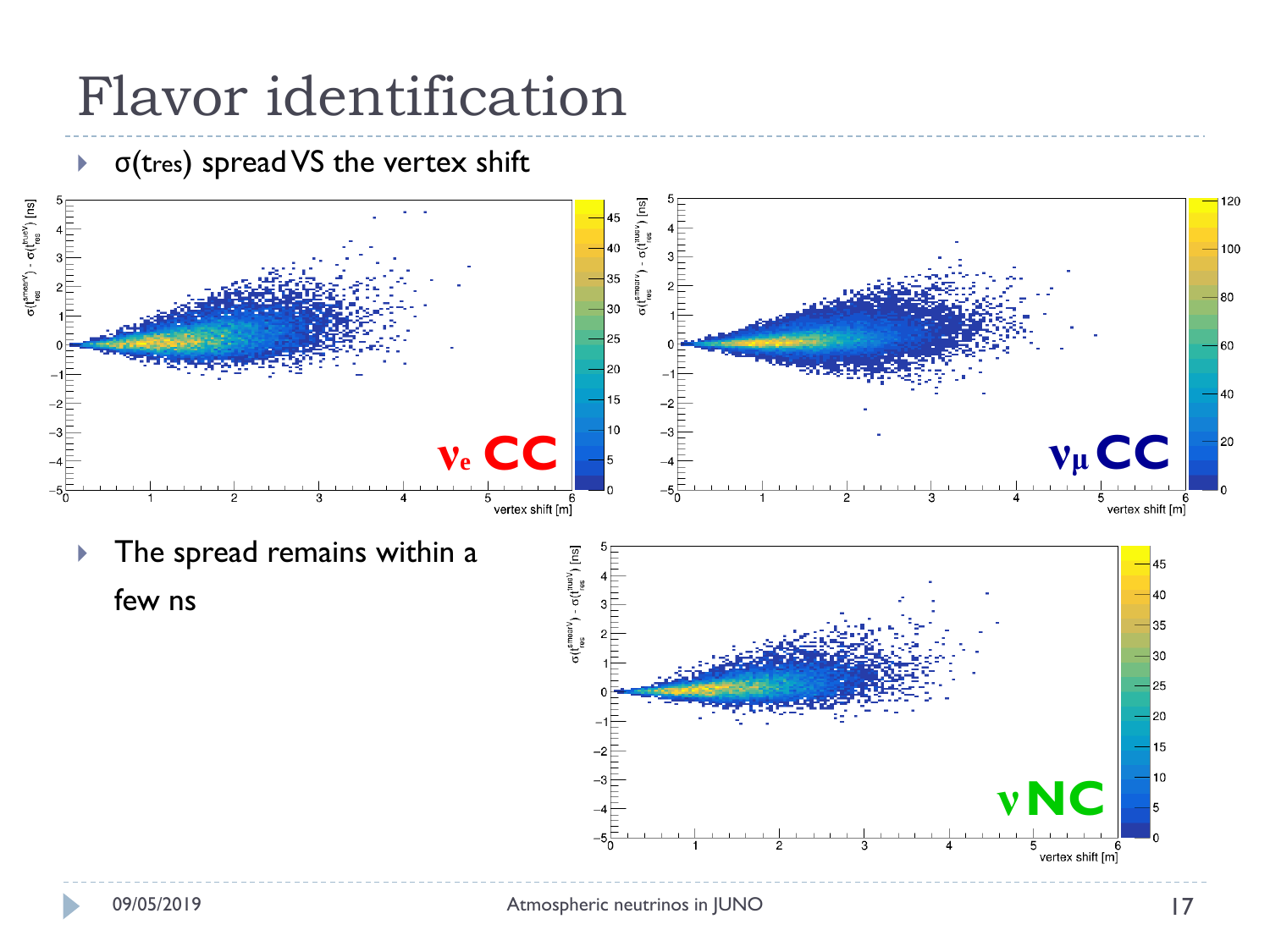

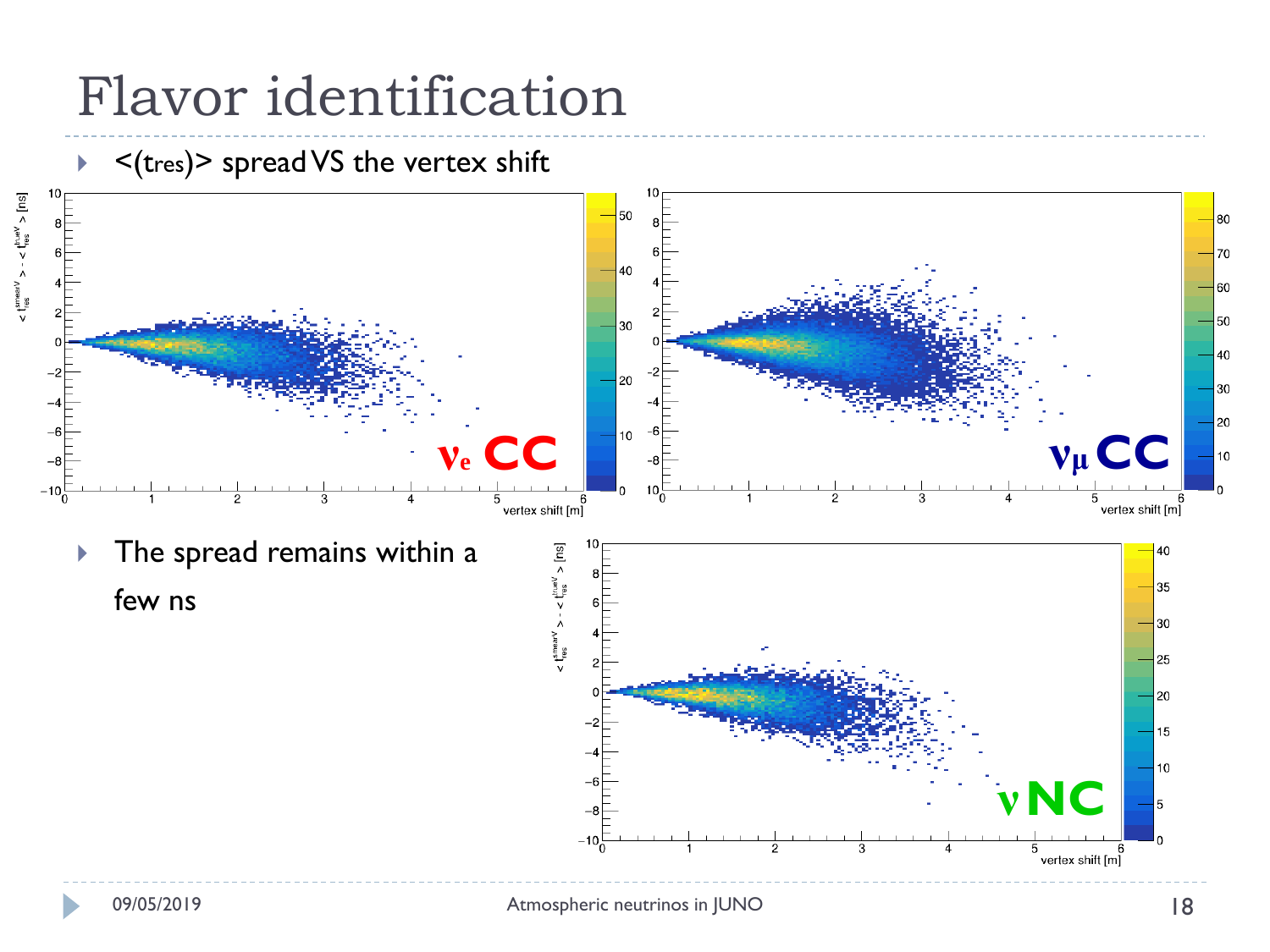### Flavor identification at low E

- Separation appears very good even when  $e/\mu$  ranges are similar
- $\blacktriangleright$  Idea: the major role in the light distribution difference is played by the Michel electron
	- Late light emission after the μ decay